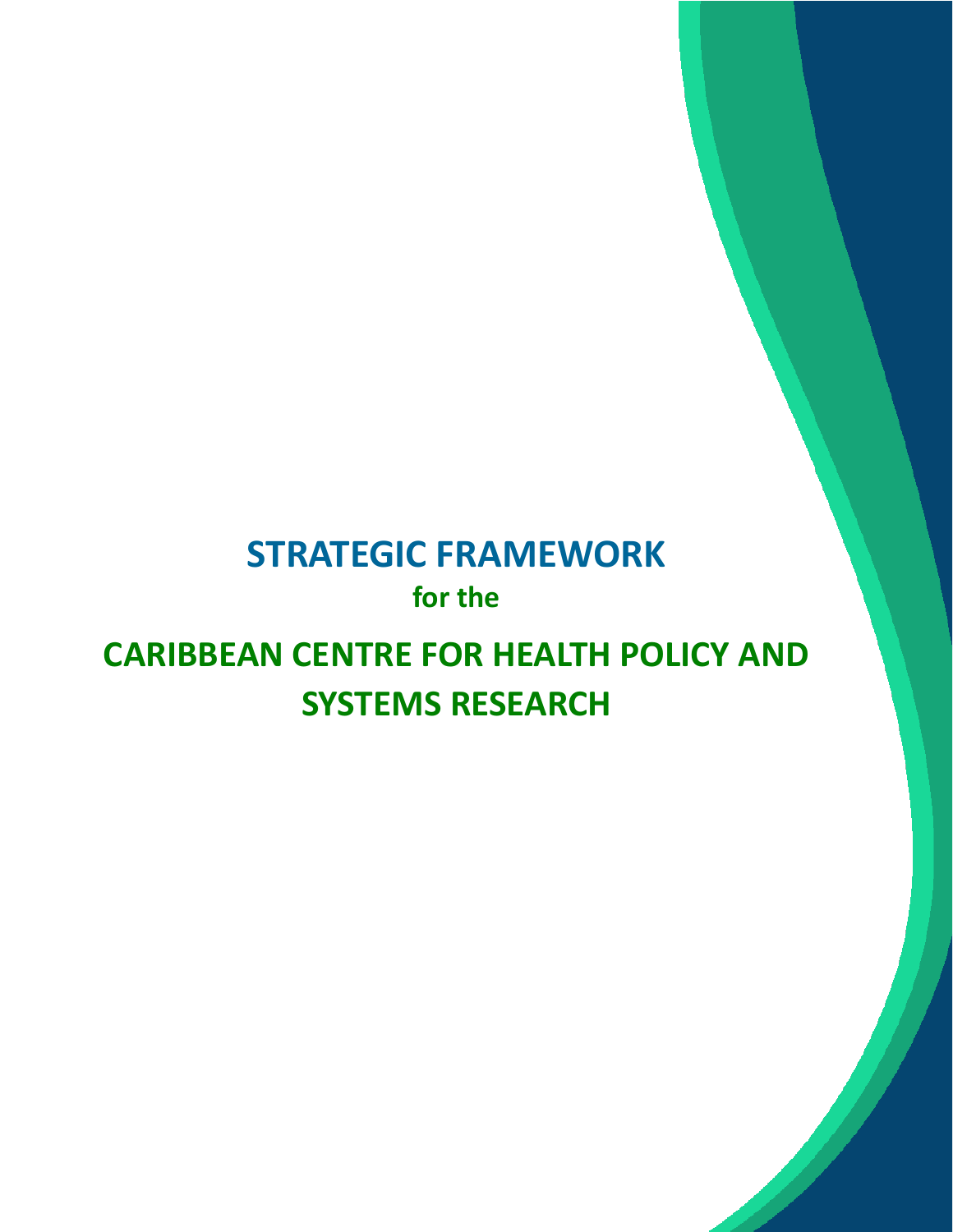## **CARIBBEAN CENTRE FOR HEALTH POLICY AND SYSTEMS RESEARCH**

### **STRATEGIC FRAMEWORK**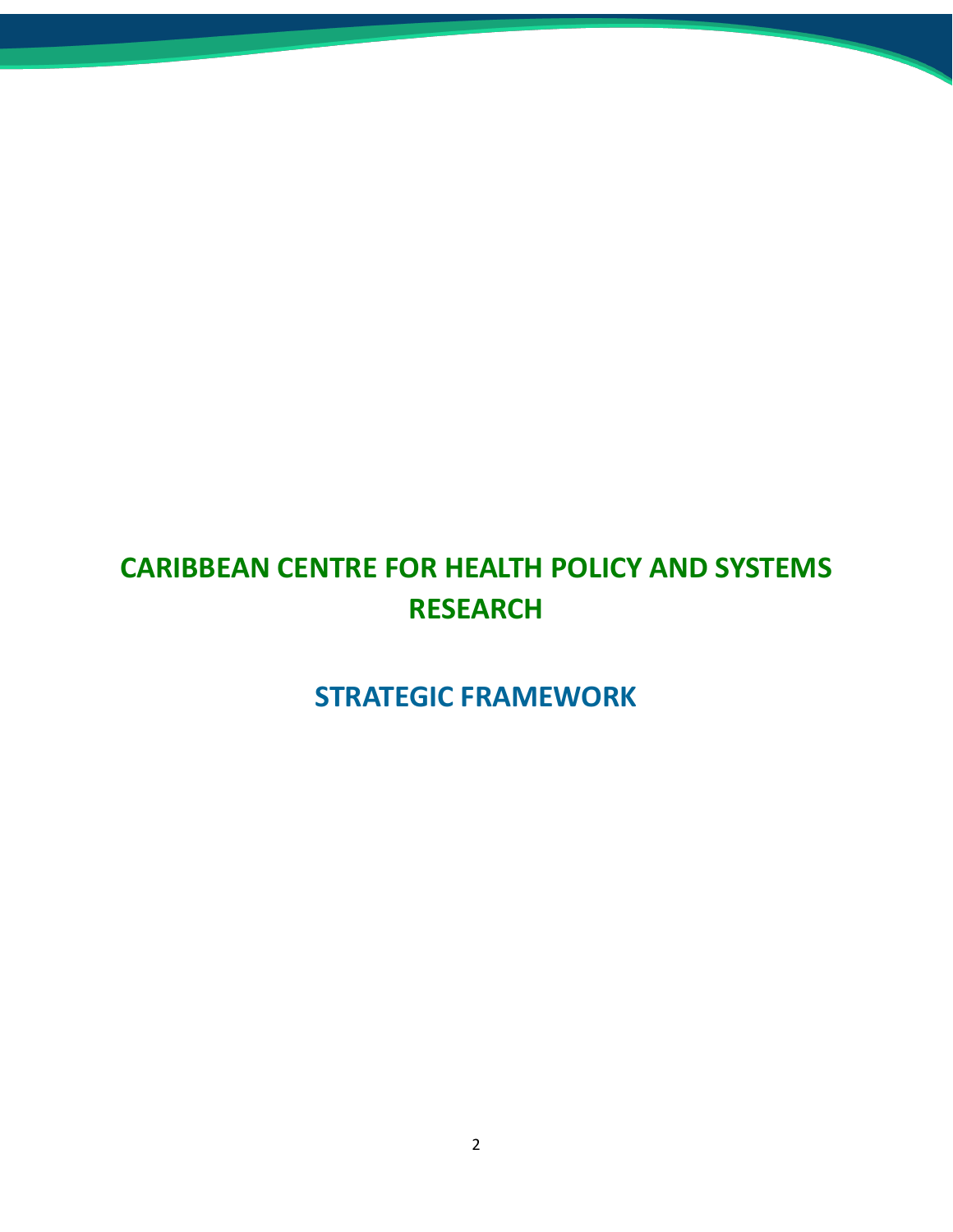### <span id="page-2-0"></span>**Message**

<span id="page-2-1"></span>Message by Dean FMS

**Message**

Message by Director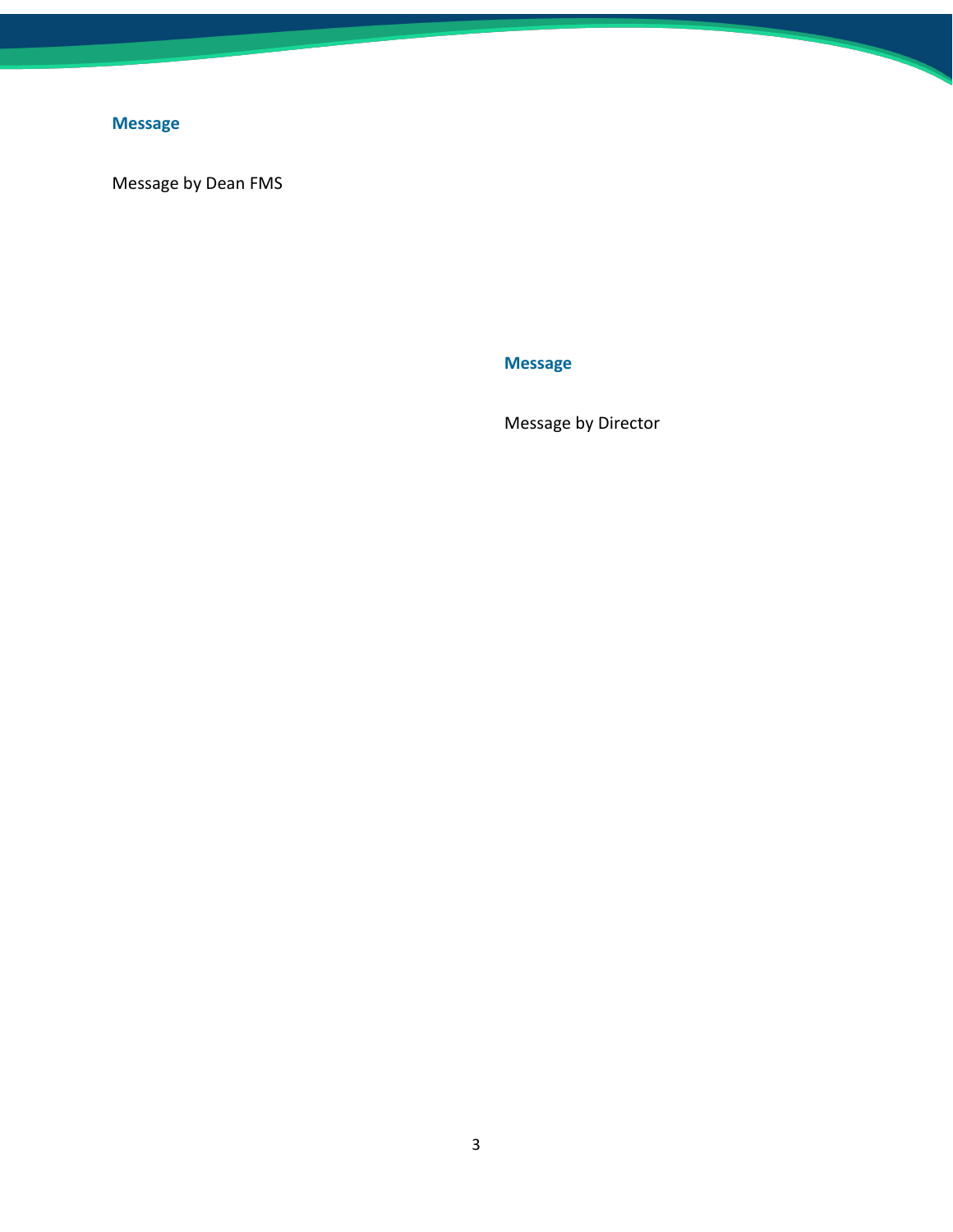#### **Table of Contents**

| $\label{lem:1} \mbox{Introduction} \,\, \ldots \,\, \ldots \,\, \ldots \,\, \ldots \,\, \ldots \,\, \ldots \,\, \ldots \,\, \ldots \,\, \ldots \,\, \ldots \,\, \ldots \,\, \ldots \,\, \ldots \,\, \ldots \,\, \ldots \,\, \ldots \,\, \ldots \,\, \ldots \,\, \ldots \,\, \ldots \,\, \ldots \,\, \ldots \,\, \ldots \,\, \ldots \,\, \ldots \,\, \ldots \,\, \ldots \,\, \ldots \,\, \ldots \,\, \ldots \,\, \ldots \,\, \ldots \,\, \ldots \,\, \ldots \,\,$ |
|------------------------------------------------------------------------------------------------------------------------------------------------------------------------------------------------------------------------------------------------------------------------------------------------------------------------------------------------------------------------------------------------------------------------------------------------------------------|
|                                                                                                                                                                                                                                                                                                                                                                                                                                                                  |
|                                                                                                                                                                                                                                                                                                                                                                                                                                                                  |
|                                                                                                                                                                                                                                                                                                                                                                                                                                                                  |
|                                                                                                                                                                                                                                                                                                                                                                                                                                                                  |
|                                                                                                                                                                                                                                                                                                                                                                                                                                                                  |
|                                                                                                                                                                                                                                                                                                                                                                                                                                                                  |
|                                                                                                                                                                                                                                                                                                                                                                                                                                                                  |
|                                                                                                                                                                                                                                                                                                                                                                                                                                                                  |
|                                                                                                                                                                                                                                                                                                                                                                                                                                                                  |
|                                                                                                                                                                                                                                                                                                                                                                                                                                                                  |
|                                                                                                                                                                                                                                                                                                                                                                                                                                                                  |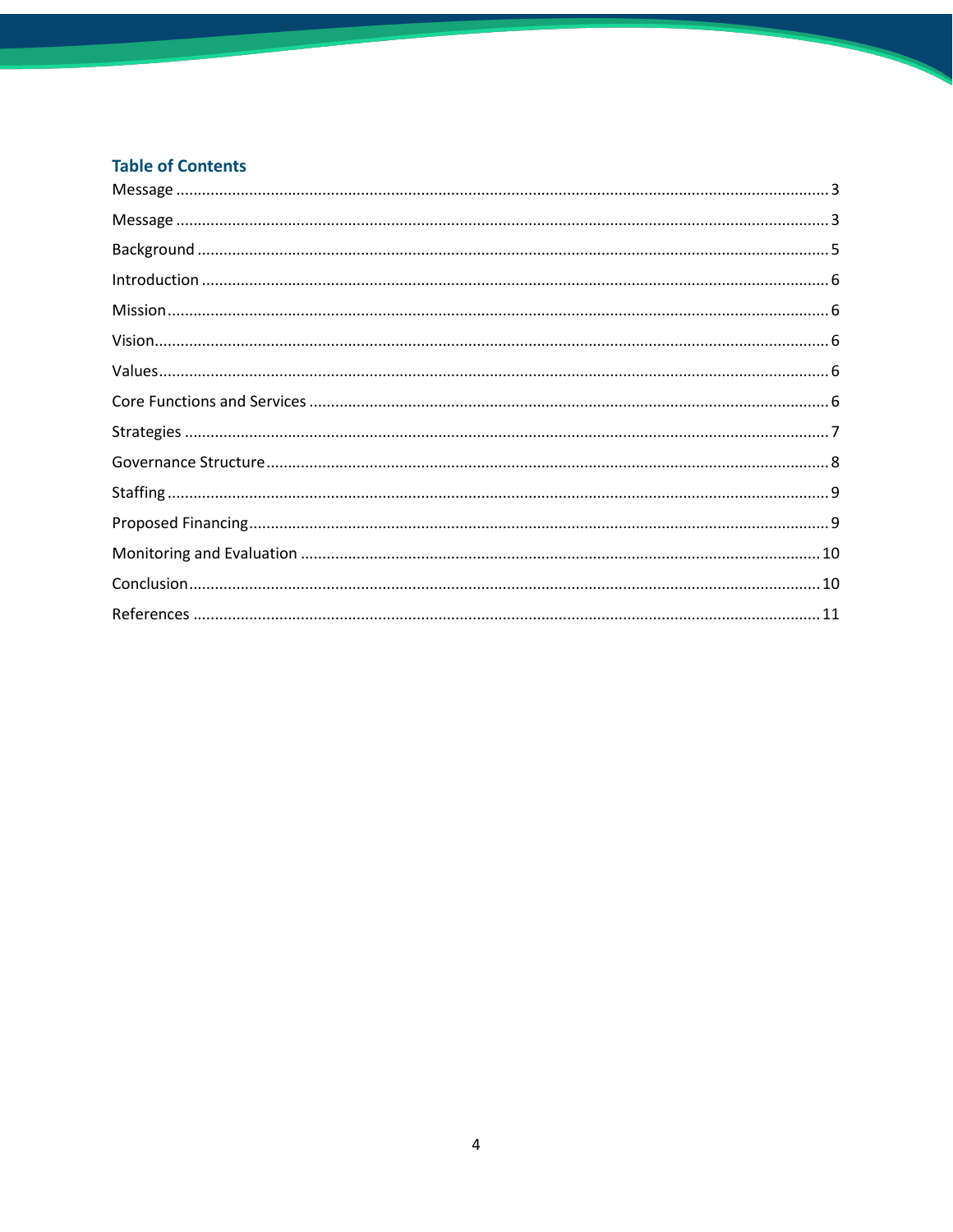#### <span id="page-4-0"></span>**Background**

Health systems in the Caribbean are under pressure from resource constraints, rising expectations and increasing population demands. Many of these systems are also fragmented and inequities in access and coverage exist. Weak health systems are a critical obstacle to improving health. This is a serious challenge facing governments of the Caribbean.

Heath decision-makers in the Caribbean need research that can help address their real-world policy and systems problems. Health systems in the Caribbean need strengthening, with the need for more evidence based policy making and implementation as well as evaluation (1-3). An Assessment conducted in November 2017 (4), confirmed that there is a demand by policymakers in the Caribbean for this type of research support, and that there is also scope to increase research production in this area. Traditionally, however, the nexus between decision-makers' research needs, and the offerings of the academic community has not been seamless. Strategies to ensure the uptake of research into policy, programming and practice need to be developed and strengthened.

Health policy and systems research (HPSR) is a field of study that seeks to understand and improve how societies organise themselves in achieving collective health goals, and how different actors interact in the policy and implementation processes to contribute to policy outcomes (5). This field of research focuses on health policies—how they are developed, implemented and evaluated, and health systems—what can be done to improve the

performance of these systems, with a focus on any or all of the six health systems building blocks: governance, financing, service delivery arrangements, health human resources, information and evidence, and medical products and technologies (6). In short, it is a field of study that enhances the health policy process and the efficiency and effectiveness of the health system.

The establishment of the Caribbean Centre for Health Policy and Systems Research will respond to the existing needs in the region by providing a program of academic excellence in the HPSR field. The Centre will improve the relevance of the University of the West Indies (UWI) to Caribbean Governments and will also aspire to make a mark in the international arena.

#### **Box 1: Utility of Health Policy and Systems Research**

The utility of health policy and systems research derives directly from its ability to inform policy and decision making. If HPSR is conducted in a manner that is remote from policy and decision-making then it is likely to be of limited value. Close involvement of policy and decision makers is required throughout the research process – from identifying research questions, to interpreting data and writing up – in order to ensure the relevance of the final product.

> World Health Organization Alliance for Health Policy and Systems Research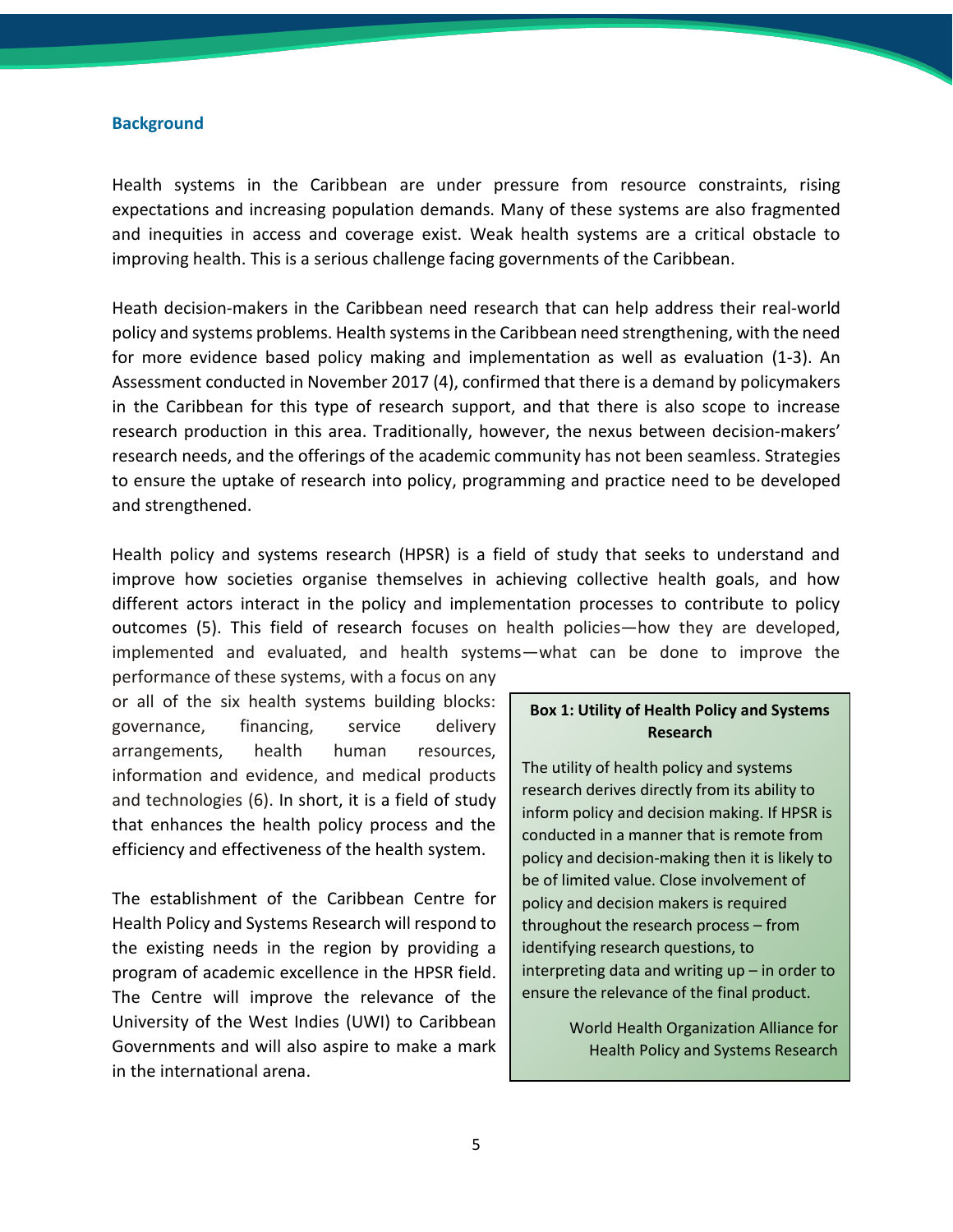#### <span id="page-5-0"></span>**Introduction**

This strategic framework has largely been informed by the work of the joint UWI (FMS) and Ministry of Health (Trinidad and Tobago) work group, and the two-day retreat of November 6 and 7, 2017 (supported by PAHO). It reflects agreement among partners on the scope and strategy of the Centre, and provides the structure for further discussions and decisions of a task force and/or the Centre's Advisory Committee.

#### <span id="page-5-1"></span>**Mission**

 $\checkmark$  To generate and facilitate the use of evidenced-based research, empowering countries in the Caribbean to strengthen health systems and policy making processes, thus enabling greater equity in health.

#### <span id="page-5-2"></span>**Vision**

 $\checkmark$  To be a world-class centre, promoting synergies among policymakers, researchers and communities, to achieve optimal population health outcomes.

#### <span id="page-5-3"></span>**Values**

- $\checkmark$  Excellence (in all areas of operation)
- $\checkmark$  Responsiveness (to needs of stakeholders)
- $\checkmark$  Integrity
- $\checkmark$  Credibility
- $\checkmark$  Transparency
- $\checkmark$  Innovative and solution driven
- $\checkmark$  Inclusiveness (continuous collaboration with partners and key stakeholders)
- $\checkmark$  Equity (provision of services to countries in the region in a fair manner).

#### <span id="page-5-4"></span>**Core Functions and Services**

#### Function 1: Research execution

The Centre will conduct health systems, health services and health policy research, responsive to the needs of the decision-makers and health systems leaders in the Caribbean. The research program will emphasise the use of various methodologies such as implementation and improvement science and will span all thematic areas related to the achievement of the Sustainable Development Goals.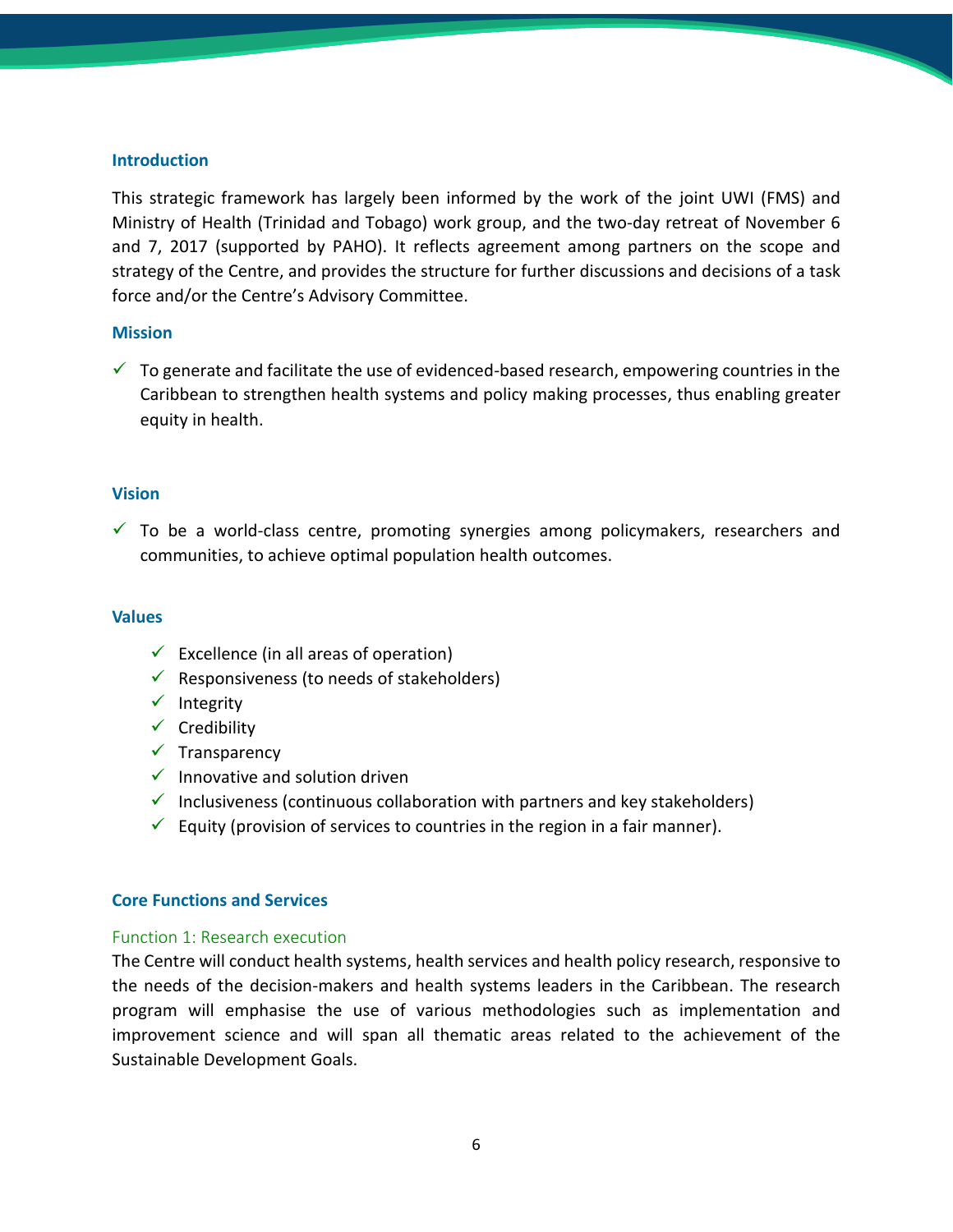#### Function 2: Knowledge Translation activities

The Centre will assist policymakers and health system leaders to utilise the best available research evidence in health policy and health system decision-making, by providing them with the following products and services:

- $\checkmark$  Rapid Response to knowledge/evidence needs
- $\checkmark$  Policy briefs and research syntheses
- $\checkmark$  Deliberative policy dialogues
- $\checkmark$  Repository of Caribbean research

#### Function 4: Citizen Engagement

The ultimate goal of health system strengthening is to improve the health of citizens. Although public policy is important to create incentives and supportive environments for appropriate health behaviours, the actions of individuals and communities are pivotal to improve health and build resilient health systems. Growing evidence confirms that under the right conditions, citizen engagement can help governments achieve improved results(7-9)

The Centre will assist decision-makers and health system leaders to engage with communities as partners in health, by convening forums and dialogues with citizens to deliberate on current health system problems and to identify evidence-based solutions to address contemporary health issues.

#### Function 5: Health Human Resource Training and development

To build the competencies of health system managers and other health professionals, Training courses in the following areas will be provided:

- $\checkmark$  Health Systems policy development
- $\checkmark$  Policy Analysis (initially development, with implementation and evaluation likely to follow)

#### <span id="page-6-0"></span>**Strategies**

.

The proposed Centre for Health Policy and Systems Research was born from the aspiration to respond to the needs of CARICOM Ministries of Health. The following strategic approach will therefore be used to shape the Centre's work program and to execute its core functions:

 $\checkmark$  Priority setting. The research agenda will be defined in collaboration with the Centre's principal stakeholders—the Ministries of Health Trinidad and Tobago, Guyana and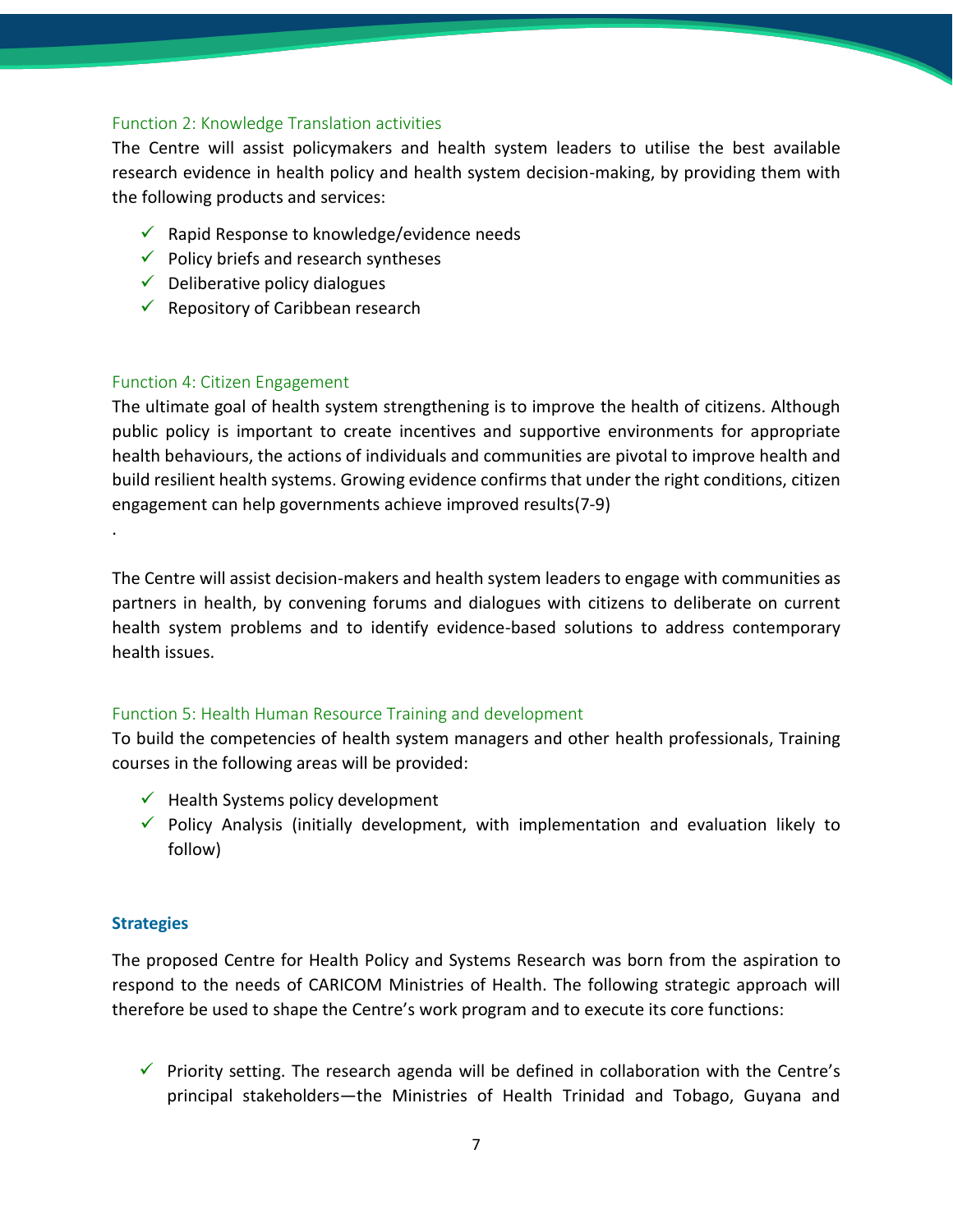Suriname — after conducting priority setting exercises with them. The Centre's annual program of work will be strongly focused on the identified priorities.

- $\checkmark$  Embedded research. The research program will be embedded in the decision-making process. Policymakers and health system managers will therefore be actively involved in defining research questions and research will be conducted in partnership with them. This will ensure context-specific issues are accounted for and that research findings have a greater relevance and uptake in decision-making.
- $\checkmark$  Inter-disciplinary and multisectoral collaboration. The multi-disciplinary nature of HPSR is well recognised. The Centre will pursue collaborative relationships with other Faculties, such as the Faculty of Social Sciences, and Ministries (across countries) when input from these disciplines is required.
- $\checkmark$  Inter-campus collaboration. The methodological strengths of existing UWI research centres on other campuses, are also recognised and well appreciated. In executing its research program, the Centre for Health Policy and Systems Research will facilitate the UWI functioning as a single regional institution, through the pursuit of inter-campus collaboration. Care will be taken to ensure the Centre does not duplicate, but rather complements existing initiatives within the UWI system. The same holds for collaborations across universities in Guyana and Suriname, and outside the UWI system in Trinidad and Tobago.
- $\checkmark$  Research independence. The value of the Centre will lie in its unique ability to respond to the research needs of Governments and to serve as an academic think-tank or research contractor. Notwithstanding this relationship, the Centre will conduct independent research and provide impartial advice that is founded upon research of the highest standards of academic inquiry.

#### <span id="page-7-0"></span>**Governance Structure**

The Caribbean Centre for Health Policy and Systems Research will be hosted by the Faculty of Medical Sciences, at the University of the West Indies in St. Augustine. The Centre will be managed by a Director who will lead on the strategic direction and oversee the operations of the Centre. An Advisory Board will be established to assist with goal setting and monitoring of strategic objectives. The Advisory Board will be chaired by the Dean of the Faculty of Medical Sciences. Membership of the Advisory Board will include, but will not be limited to representatives from:

- $\checkmark$  University of Guyana
- $\checkmark$  University of Suriname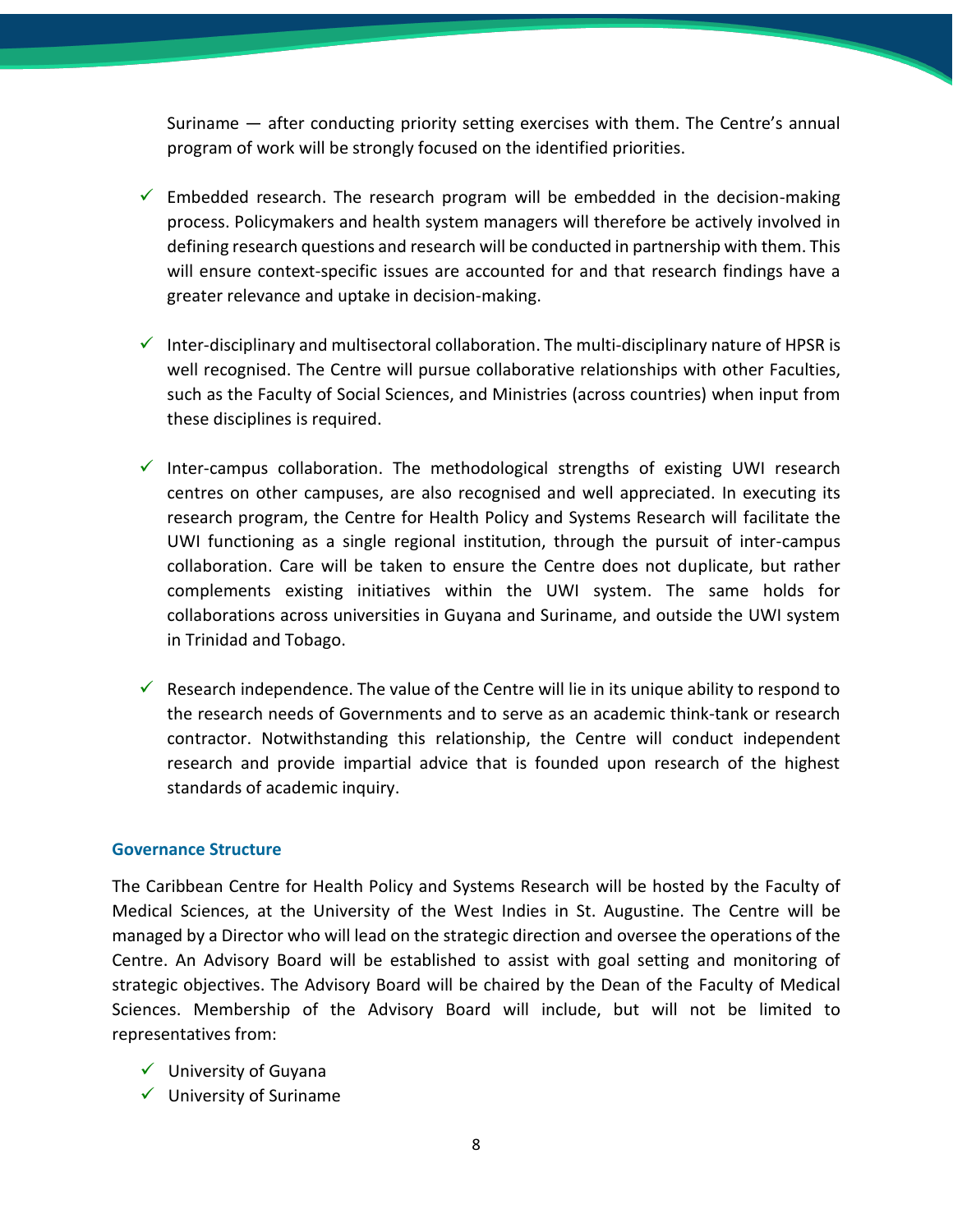- $\checkmark$  Ministry of Health Trinidad and Tobago
- ✓ Ministry of Health Guyana
- $\checkmark$  Ministry of Health Suriname
- $\checkmark$  Regional health organisation such as Pan American Health Organisation
- $\checkmark$  Healthy Caribbean Coalition
- $\checkmark$  McMaster Health Forum (international partner)
- $\checkmark$  Community (layperson, nominated by a civil society organisation)

#### <span id="page-8-0"></span>**Staffing**

The Centre will initially have the following staffing arrangements.

- $\checkmark$  Core staff. Dedicated academic and support staff as follows:
	- Director
	- Research Fellows
	- Administrative Assistant
- $\checkmark$  Adjunct staff of the Centre. Academic staff across the St. Augustine, Mona and Cave Hill UWI campuses will complement the Centre's expertise and capacity.
- $\checkmark$  External staff of UWI. Researchers from University of Guyana, University of Suriname and other institutions, affiliated with the Centre.

#### <span id="page-8-1"></span>**Proposed Financing**

The proposed financing arrangement for the Centre will be as follows:

- $\checkmark$  Contributions from the UWI to the Centre. Financial and in-kind support to cover infrastructure, salary of core staff (Director, Research Fellows and 1 Administrative Assistant).
- ✓ Contributions from Governments (Ministries of Health) e.g. MOUs with Ministries to cover an identified research agenda and policy support per year.
- $\checkmark$  Research Grants. Funds to cover the conduct of research and the involvement of adjunct and external staff in research projects.
- $\checkmark$  Fee-for-services. Professional fees for consultancy and other services, payable by benefiting countries and agencies.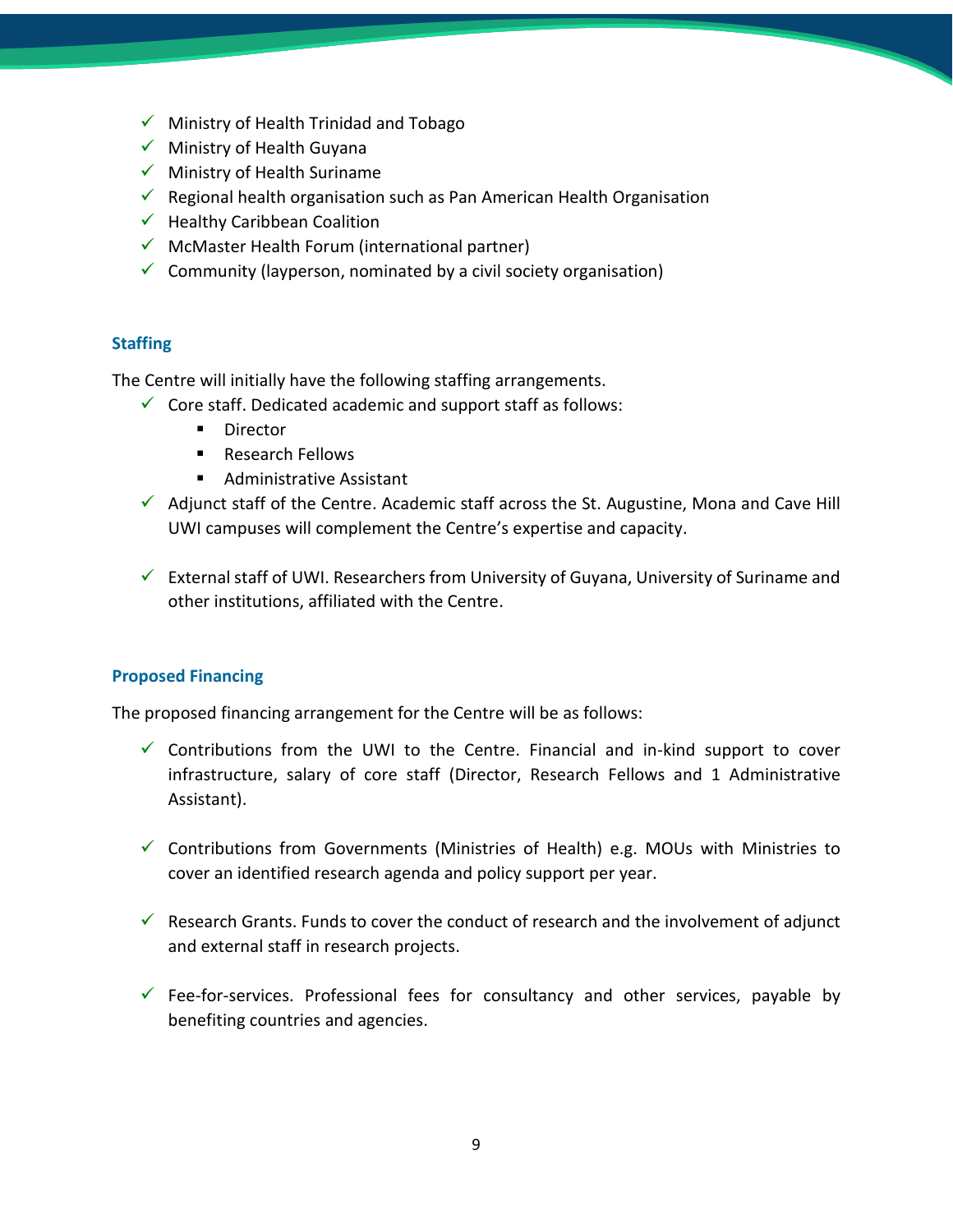#### <span id="page-9-0"></span>**Monitoring and Evaluation**

A Monitoring and Evaluation framework to determine the impact of the Centre's research and its other services will be developed.

#### <span id="page-9-1"></span>**Conclusion**

The need for a Centre for Health Policy and Systems Research (HPSR) was reflected in the needs assessment undertaken and validated at the two-day retreat of November 6 - 7, 2017. The strategic framework focuses on four key elements: vision, mission, goals and strategies and provides the answers to the why, what and how for the proposed Centre. The framework defines the strategic direction for the Centre and the approach to its work. It reflects agreement among partners on the scope and strategy of the Centre, and provides the structure for further discussions and decisions of a task force and/or the Centre's Advisory Committee.